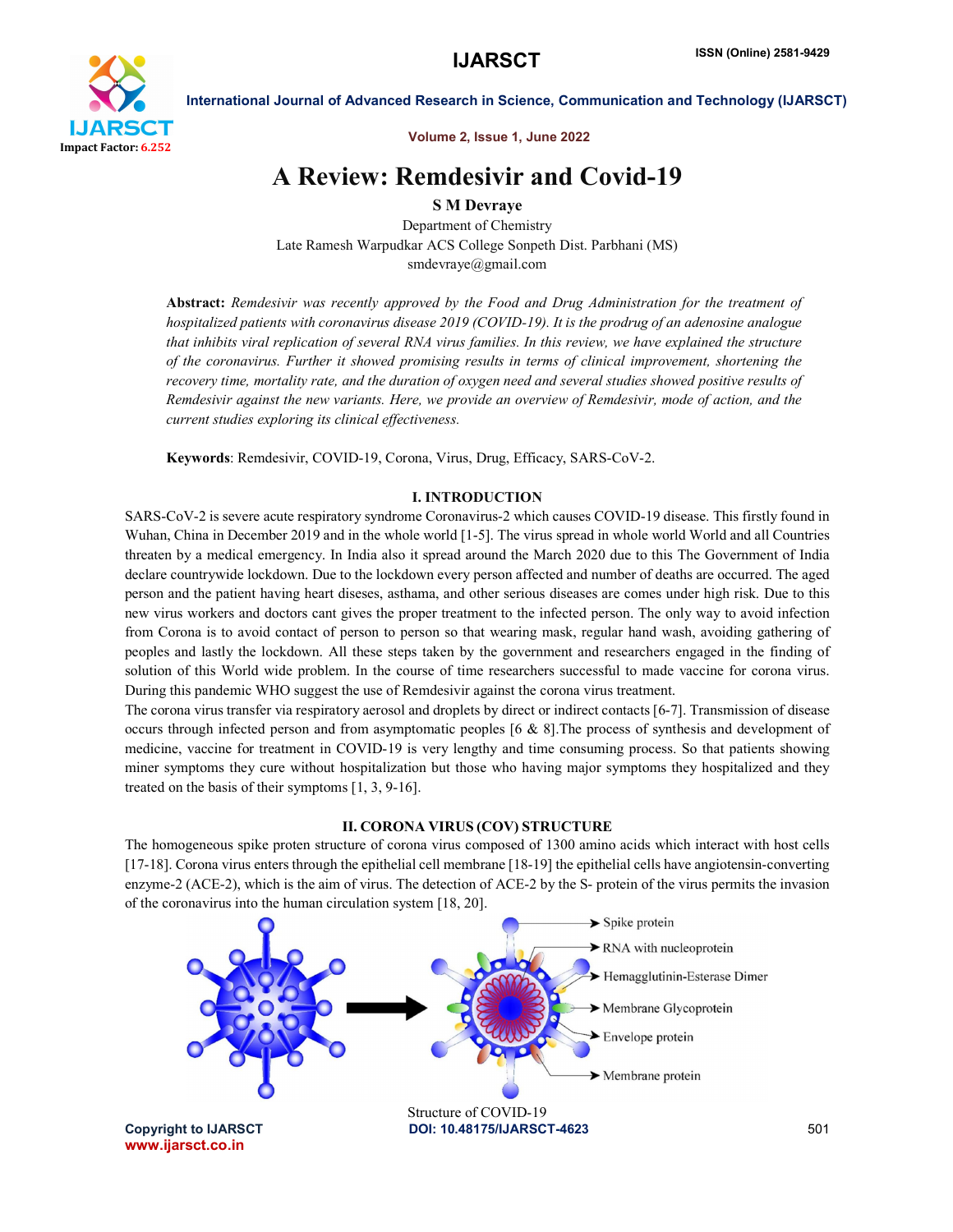

# Volume 2, Issue 1, June 2022

Single-strand RNA having 22–26 kilo bases viruses such as the virus family produce the virus genomes over the host cells. When corona virus comes near ribosome of the epithelial cells or host cells, it utilizes the ribosome of the host cell to replicate poly-proteins which arise in the epithelial cells [18, 21, 22]. Proteinase (3CL-pro) and papain-like protease (PL-pro) these two enzymes exhibited by corona virus whose be involved in cleaving the poly-proteins into smaller products used for replicating new viruses. RNA-dependent RNA polymerase (RdRp), which exhibited by the corona virus whose synthesize the complementary RNA strand using the virus RNA [23]. Corona virus stay at intracellular membrane of endoplasmic reticulum golgi intermediate compartment (ERGIC) after infection [24]. RNA dependent RNA polymerase (RdRp) responsible for corona virus replication [25]. which is the most probable target of the investigational nucleotide analogue Remdesivir [18, 26].

# III. MODE OF ACTION

The inhibition of RNA polymerase can be done with the help of Remdesivir which acts as a prodrug. Remdesivir also shows wide activity against viruses Ebola virus, corona virus etc [1, 3, 27-32].



Chemical structures of Remdesivir



Chemical structures of Nucleoside Tri-Phosphate a viral inhibitor

The exact mechanism of Remdesivir about corona virus is not clear. Remdesivir generate pharmacologically active nucleoside triphosphate (NTP) that acts as an alternative substrate for RNA-chain terminator. The NTP can inhibit corona virus by incorporating active triphosphates into viral RNA. Additionally, there is a high genetic barrier to achieve resistance of corona virus to Remdesivir, which suggests that Remdesivir can maintain the effectiveness of corona virus therapies [27, 33-34]. Remdesivir shows significant activity against COVID-19 in vitro [3, 35-36]. Due to highly transmissibility of corona virus it spread among the world and WHO declared the World wide Health emergency in March 2020 [6, 37, 38]. The effective treatment agaist the COVID-19 nowever a hard task to the world. For the same an antiviral drug Remdesivir shows significant activity against COVID-19 [3, 38, 39]. In 2020 United State Food and Drug Administration advised the use of Remdesivir against the COVID-19 [38, 40].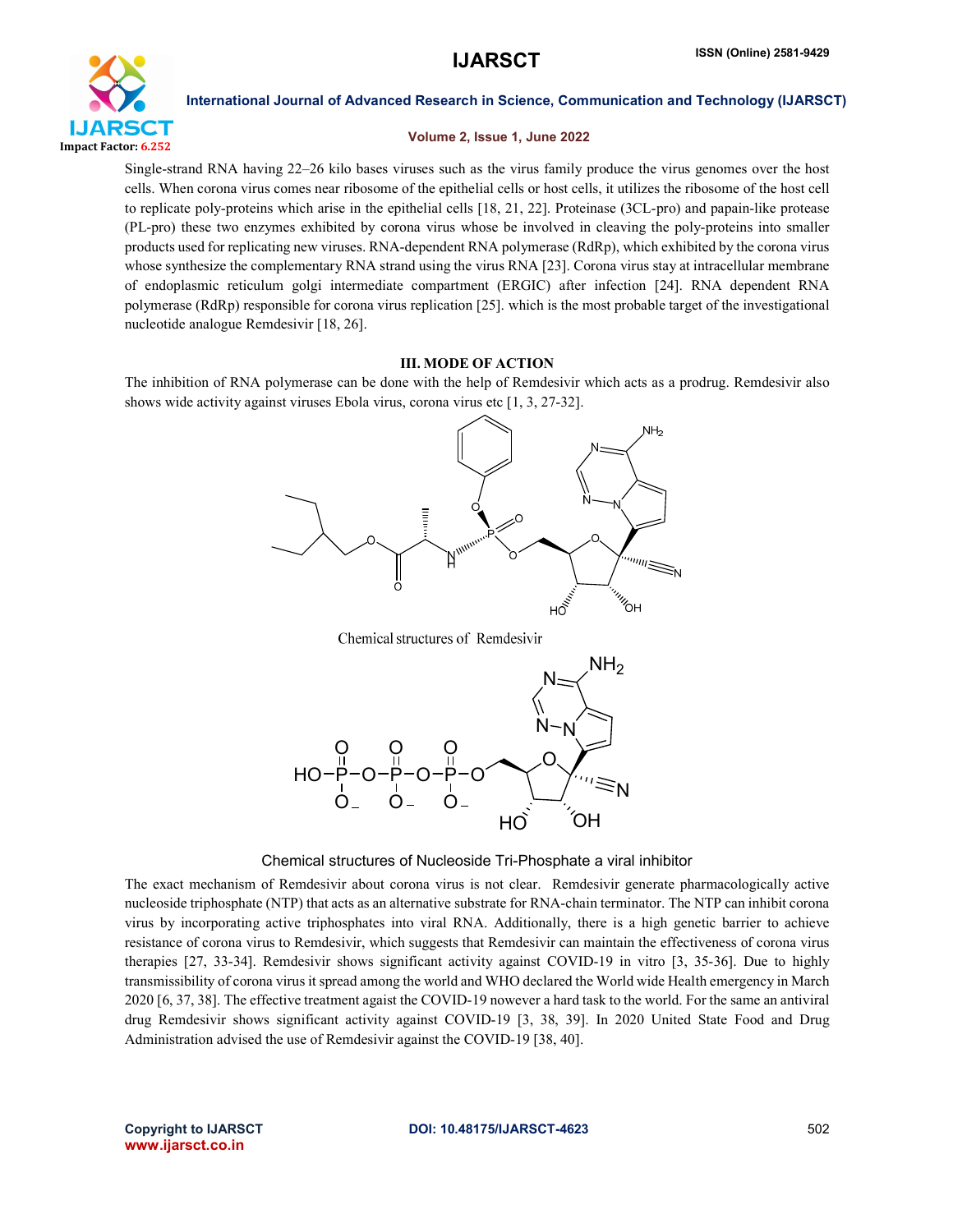

# Volume 2, Issue 1, June 2022

# IV. THE EFFICACY OF REMDESIVIR AGAINST SARS-COV-2

The efficacy of Remdesivir against SARS-CoV-2 and associated corona viruses can be studied in vitro with help of animal models. Remdesivir for prophylaxis treated on mice with SARS-CoV infection which shows decrease of the viral infection in lungs and improvement of the respiratory function [30]. In 2020, Antiviral efficacy of Remdesivir against SARS-CoV-2 in infected Vero E6 cells. Which indicate that IC50 and IC90 values of Remdesivir against SARS-CoV-2 were 770 nM and 1760 nM, respectively (cytotoxic concentration >100 mM). From this it is clear that Remdesivir is effective agent against SARS-CoV-2 infection in vitro [32]. Due to mutation in the corona virus, the new variant SAR-CoV-2 it is important to know the efficacy of Remdesivir against it [41-42]. The viral spikes and RdRp are target sites of this new variant for Remdesivir. As time the corona virus muted and the mutation of Remdesivir binding residue in nsp12 was reported. This shows that there is absence of Remdesivir resistant mutation [43]. The resistant is highly conserved and no change was reported in both varients [42]. Many studies shows that significant efficacy of Remdesivir against SARS-CoV-2, B.1.351 variant and B.1.1.7 variant in intestinal epithelial Caco-2 cells and Calu-3 human lung epithelial cells [44-45]. Although several studies shows different perspectives like the absence of a statistical clinical significant in improvement within the time [46]. Remdesivir treatment not showing significant improvement and not shorten the hospitalization time [47]. Study carried by WHO shows COVID-19 patient recover shortly and have no mortality effect [48-49]. Due to poor efficacy in the rate of overall mortality against Remdesivir [50]. Although the Asian population have very poor outcome from the Remdesivir [51]. Recently it is shown that 50% of inhibitory concentration indicates exposure of Omicron to anti-vival drugs Remdesivir [52]. But due to positive role the use of Remdesivir according to WHO guidlines still used in early stages of covid-19 [53-55].

### V. DISCUSSION

Remdesivir seems to be the most promising anti-viral currently available for the treatment of moderate to severe COVID-19 pneumonia based on preclinical and clinical data and represents the only treatment approved by the FDA for COVID-19 [6, 18, 33, 59]. The management in controlling a pandemic like COVID-19 must have availability of therapeutic strength. The efficacy of Remdesivir against corona virus shown in this pandemic but its need improvement [1]. As the clear data about promising drug for COVID-19 is limited however the studies ongoing on Remdesivir for COVID-19 gives some evidences the first systematic review and meta-analysis to provide evidence on the efficacy and safety of Remdesivir in COVID-19 [38]. For severely ill patient of COVID-19 which treated with Remdesivir not enough data about efficacy of Remdesivir. The data available shows need much improvement in cases which have oxygen support status observed in 68% and mortality was 13% [3]. There is need to further research on the effect of remdesivir for short and long term courses. Also need for assessing the other antiviral drugs [6, 33]. Remdesivir might useful in the COVID-19 treatment which decrease mortality and reduce period of hospitalization of Covid-19 [18, 38]. While some studies shows Remdesivir reduces the time to recovery by 31%, which is a relatively modest but clearly therapeutic effect [58]. According to clinical trials Remdesivir has not much significant against the COVID-19 while on other side the recovery time for patients oxygen need status, mortality rate, a positive effect against new variants including B.1.17 and B.1.351 according to several studies [41]. Remdesivir shows potential efficacy against moderate COVID-19 patients and compared with the care they shows clinical benefits within the five days [56]. The patients undergoing Remdesivir therapy suffer from hepatotoxicity and renal damage [57]. Immunomodulators are crucial to assess which clearly benefits from Remdesivir [60].

### VI. CONCLUSION

Nucleotide analog prodrug is Remdesivir which inhibits SARS-CoV-2 RdRp. It show significant viral activity against COVID-19 in vitro and vivo. Now a days it is used as an emergency drug for COVID-19 and shows significant clinical results [59, 61]. It need for taking significant effort towards the development of suitable therapeutic agents for this infection, a new vaccine or various therapeutics. Remdesivir as such represents one of the more promising alternatives for COVID-19 therapy [62]. In the future, studies will be necessary for the interactions of antiviral therapy with other therapies that are being investigated for COVID-19. The use of non-steroidal anti-inflammatory drugs (NSAIDs) in the treatment of COVID-19 patients are not available [63]. However in the pandemic of COVID-19 Remdesivir used as a prominent drug but recently WHO advised to health experts to stop use of Remdesivir in the treatment of COVID-19.

www.ijarsct.co.in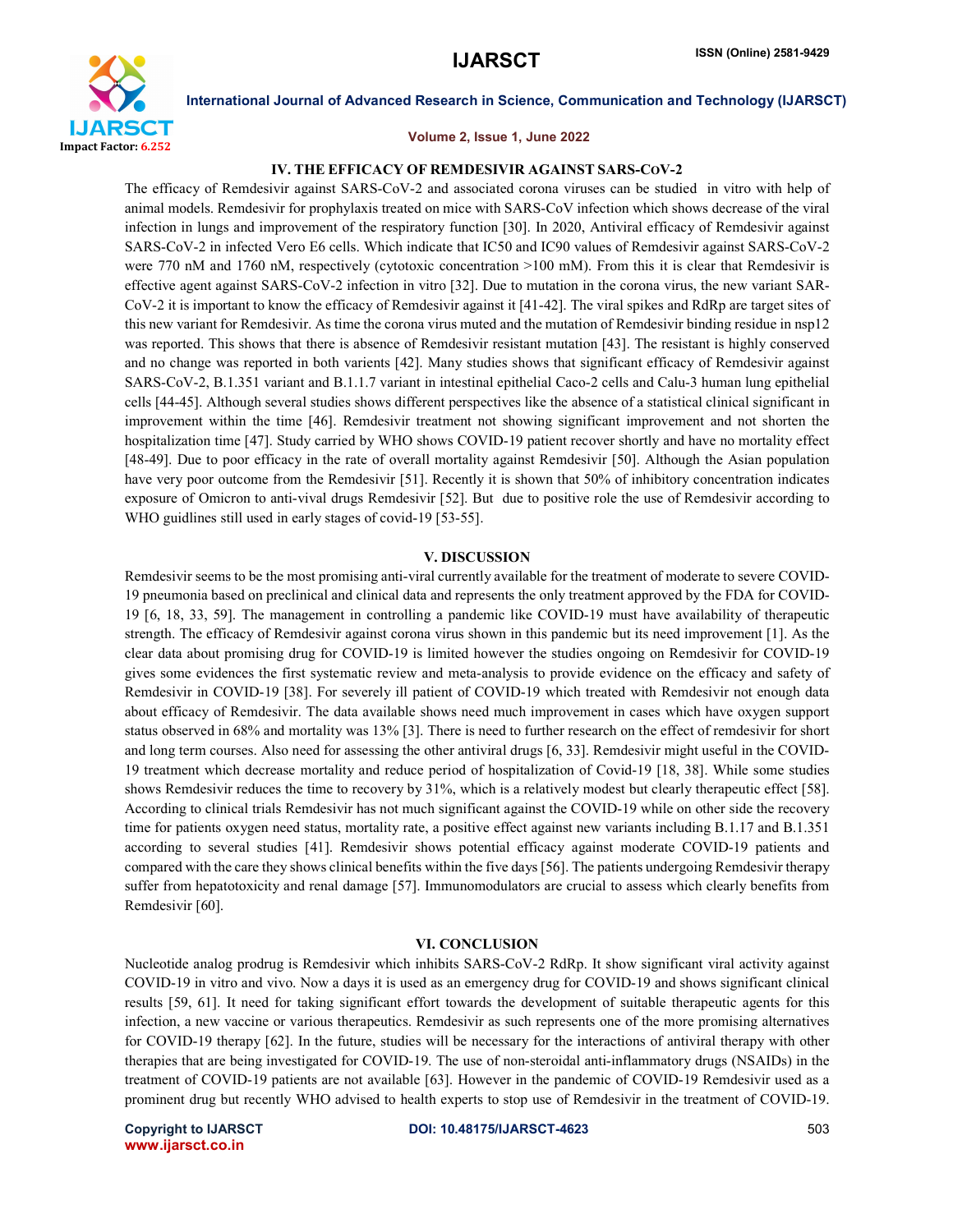

# Volume 2, Issue 1, June 2022

Researchers work on discovery and development of a prominent drug especially for COVID-19 continuously. Although now effective vaccines against the COVID-19 are available.

# **REFERENCES**

- [1]. Seyed Mohammad Reza Hashemian et.al. A Review on Remdesivir: A Possible Promising Agent for the Treatment of COVID-19 Drug Design, Development and Therapy 2020:14 3215–3222.
- [2]. Cao YC, Deng QX, Dai SX. Remdesivir for severe acute respiratory syndrome coronavirus 2 causing COVID-19: an evaluation of the evidence. Travel Med Infect Dis. 2020;35:101647. doi:10.1016/j. tmaid.2020.101647
- [3]. J. Grein, N. Ohmagari et.al. Compassionate Use of Remdesivir for Patients with Severe Covid-19 N Engl J Med 2020;382:2327-36.DOI: 10.1056/NEJMoa2007016
- [4]. Cucinotta D, Vanelli M. WHO declares COVID-19 a pandemic. Acta Biomed 2020; 91: 157-60.
- [5]. Spinelli A, Pellino G. COVID-19 pandemic: perspectives on an unfolding crisis. Br J Surg 2020 March 19
- [6]. Muneerah M. Aleissa et.al. New Perspectives on Antimicrobial Agents: Remdesivir Treatment for COVID-19 Antimicrobial Agents and Chemotherapy, January 2021 Volume 65 Issue 1 e01814-20
- [7]. Meyerowitz EA, Richterman A, Gandhi RT, Sax PE. Transmission of SARS-CoV-2: a review of viral, host, and environmental factors. 2020 Ann Intern Med https://doi.org/10.7326/m20-5008.
- [8]. Wang J, Du G. 2020. COVID-19 may transmit through aerosol. Ir J Med Sci 189:1143–1144. https://doi.org/10.1007/s11845-020-02218-2.
- [9]. Liu W, Morse JS, Lalonde T, Xu S. Learning from the past: possible urgent prevention and treatment options for severe acute respiratory infections caused by 2019-nCoV. Chembiochem. 2020; 21(5):730– 738. doi:10.1002/cbic.202000047
- [10]. Fauci AS, Lane HC, Redfield RR. Covid-19 navigating the uncharted. N Engl J Med 2020; 382: 1268-9.
- [11]. Mahase E, Kmietowicz Z. Covid-19: doctors are told not to perform CPR on patients in cardiac arrest. BMJ 2020; 368: m1282.
- [12]. Rodriguez-Morales AJ, Cardona- Ospina JA, Gutiérrez-Ocampo E, et al. Clinical, laboratory and imaging features of COVID-19: a systematic review and meta-analysis. 2020 March 13 Travel Med Infect Dis
- [13]. Weiss P, Murdoch DR. Clinical course and mortality risk of severe COVID-19. Lancet 2020; 395: 1014-5.
- [14]. Wu C, Chen X, Cai Y, et al. Risk factors associated with acute respiratory distress syndrome and death in patients with coronavirus disease 2019 pneumonia in Wuhan, China. 2020 March 13 ,JAMA Intern Med
- [15]. Onder G, Rezza G, Brusaferro S. Case-fatality rate and characteristics of patients dying in relation to COVID-19 in Italy. 2020 March 23 JAMA
- [16]. Poston JT, Patel BK, Davis AM. Management of critically ill adults with COVID-19. 2020 March 26 JAMA
- [17]. Elfiky, A. A. SARS-CoV-2 RNA dependent RNA polymerase (RdRp) targeting: An in silico perspective. Journal of Biomolecular Structure and Dynamics, 1–15. (2020). https://doi.org/10.1080/07391102.2020.1761882
- [18]. Mohamed A. Hendaus Remdesivir in the treatment of coronavirus disease 2019 (COVID-19): a simplified summary. 2021, Journal of Biomolecular Structure and Dynamics,39:10, 3787-3792, DOI: 10.1080/07391102.2020.1767691
- [19]. Boopathi, S., Poma, A. B., & Kolandaivel, P. Novel 2019 coronavirus structure, mechanism of action, antiviral drug promises and rule out against its treatment. 2020.Journal of Biomolecular Structure and Dynamics, 1–14. https://doi.org/10.1080/07391102.2020.1758788
- [20]. Belouzard, S., Chu, V. C., & Whittaker, G. R. Activation of the SARS coronavirus spike protein via sequential proteolytic cleavage at two distinct sites. 2009. Proceedings of the National Academy of Sciences of the United States of America, 106(14), 5871–5876. https://doi.org/10.1073/ pnas.0809524106
- [21]. Hoffmann, M., Kleine-Weber, H., Kr€uger, N., M€uller, M., Drosten, C., & P€ohlmann, S. The novel coronavirus 2019 (2019-nCoV) uses the SARS-coronavirus receptor ACE2 and the cellular protease TMPRSS2 for entry into target cells. BioRxiv, 2020.1–23. https://doi.org/10. 1101/2020.01.31.929042
- [22]. Wahedi, H. M., Ahmad, S., & Abbasi, S. W. (2020). Stilbene-based natural compounds as promising drug candidates against COVID-19. Journal of Biomolecular Structure and Dynamics, 2020. 1–16.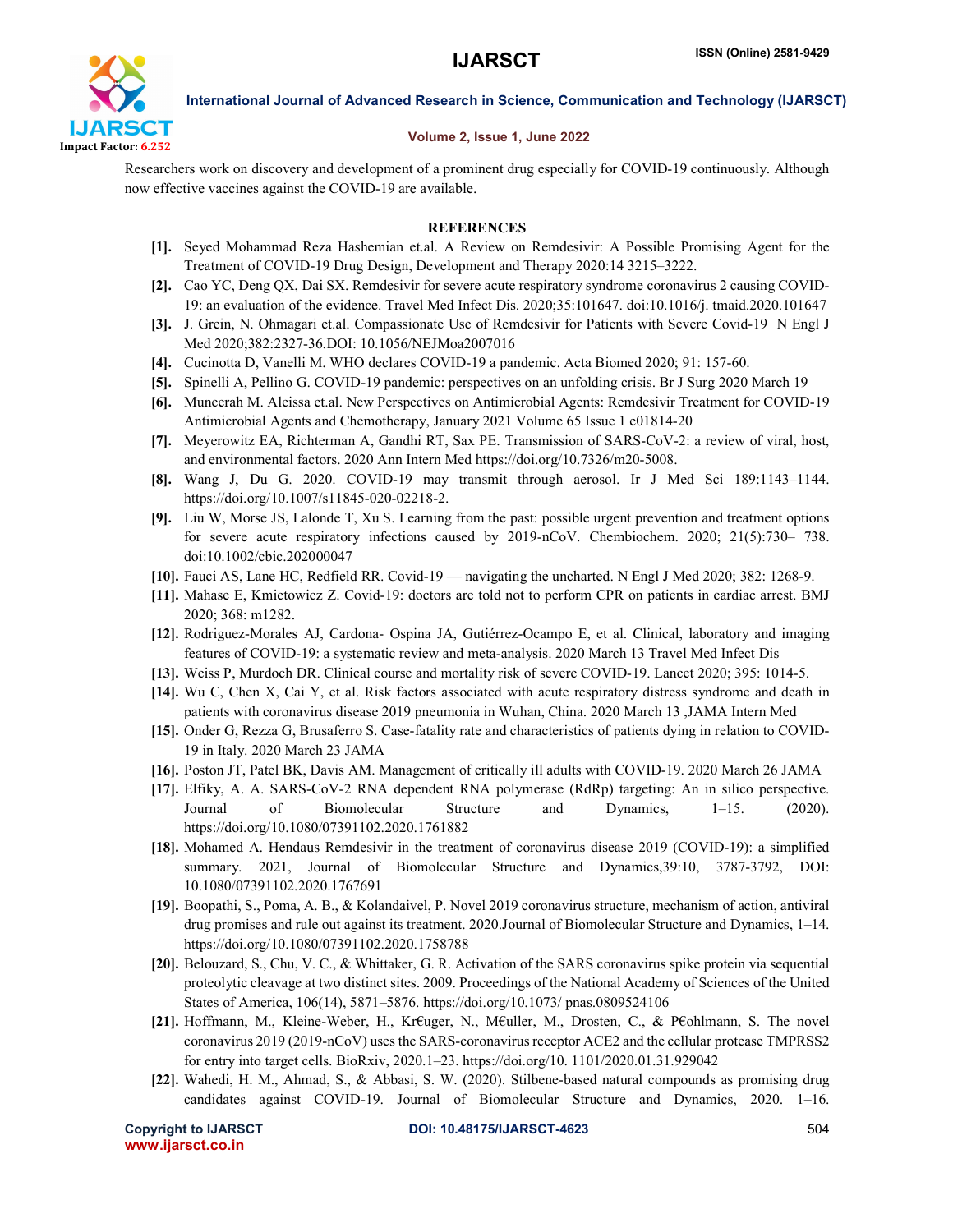

### Volume 2, Issue 1, June 2022

https://doi.org/10. 1080/07391102.2020.1762743

- [23]. Wrapp, D., Wang, N., Corbett, K. S., Goldsmith, J. A., Hsieh, C.-L., Abiona, O., Graham, B. S., & McLellan, J. S. Cryo-EM structure of the 2019-nCoV spike in the prefusion conformation. Science (New York, N.Y.)2020, 367(6483), 1260–1263. https://doi.org/10.1126/science.abb2507
- [24]. Gupta, M. K., Vemula, S., Donde, R., Gouda, G., Behera, L., & Vadde, R. In-silico approaches to detect inhibitors of the human severe acute respiratory syndrome coronavirus envelope protein ion channel. Journal of Bio-molecular Structure and Dynamics,2020. 1–11. https://doi.org/ 10.1080/07391102.2020.1751300
- [25]. Elfiky, A. A., & Azzam, E. B. Novel guanosine derivatives against MERS CoV polymerase: An in silico perspective. Journal of Bio-molecular Structure and Dynamics, 2020.1–9. https://doi.org/10.1080/07391102.2020.1758789
- [26]. Agostini, M. L., Andres, E. L., Sims, A. C., Graham, R. L., Sheahan, T. P., Lu, X., Smith, E. C., Case, J. B., Feng, J. Y., Jordan, R., Ray, A. S., Cihlar, T., Siege, l D., Mackman, R. L., Clarke, M. O., Baric, R. S., & Denison, M. R. Coronavirus susceptibility to the antiviral remdesivir (GS-5734) is mediated by the viral polymerase and the proofreading exoribonucleasem Bio, 2018. 9(2), 1–15. https://doi.org/10.1128/mBio.00221-18
- [27]. Warren TK, Jordan R, Lo MK, et al. Therapeutic efficacy of the small molecule GS-5734 against Ebola virus in rhesus monkeys. Nature. 2016;531(7594):381–385. doi:10.1038/nature17180
- [28]. Siegel D, Hui HC, Doerffler E, et al. Discovery and synthesis of a phosphoramidate prodrug of a Pyrrolo[2,1 f][triazin-4-amino] adenine C-nucleoside (GS-5734) for the treatment of Ebola and emerging viruses. J Med Chem. 2017; 60(5):1648–1661. doi:10.1021/acs. jmedchem.6b01594
- [29]. de Wit E, Feldmann F, Cronin J, et al. Prophylactic and therapeutic remdesivir (GS-5734) treatment in the rhesus macaque model of MERS-CoV infection. Proc Natl Acad Sci U S A 2020; 117: 6771-6.
- [30]. Sheahan TP, Sims AC, Graham RL, et al. Broad-spectrum antiviral GS-5734 inhibits both epidemic and zoonotic coronaviruses. Sci Transl Med 2017; 9(396): eaal3653.
- [31]. Sheahan TP, Sims AC, Leist SR, et al. Comparative therapeutic efficacy of remdesivir and combination lopinavir, ritonavir, and interferon beta against MERS-CoV. Nat Commun 2020; 11: 222.
- [32]. Wang M, Cao R, Zhang L, et al. Remdesivir and chloroquine effectively inhibit the recently emerged novel coronavirus (2019-nCoV) in vitro. Cell Res 2020; 30: 269-71
- [33]. Ziyi Li et.al. Rapid review for the anti-coronavirus effect of remdesivir Drug Discoveries & Therapeutics. 2020; 14(2):73-76.
- [34]. Svarovskaia ES, Gane E, Dvory-Sobol H, Martin R, Doehle B, Hedskog C, Jacobson IM, Nelson DR, Lawitz E, Brainard DM, McHutchison JG, Miller MD, Mo H. L159F and V321A sofosbuvir-associated hepatitis C virus NS5B substitutions. J Infect Dis. 2016; 213:1240-1247
- [35]. Mulangu S, Dodd LE, Davey RT Jr, et al. A randomized, controlled trial of Ebola virus disease therapeutics. N Engl J Med 2019; 381: 2293-303.
- [36]. European Medicines Agency. Summary on compassionate use: Remdesivir Gilead. April 3, 2020 (https://www .ema .europa .eu/ en/ documents/ other/ summary –compassionate –use -remdesivir-gilead\_en .pdf).
- [37]. World Health Organization.. WHO coronavirus Disease (COVID-19) dashboard. 2020. https://covid19.who.int/. Accessed 29 October 2020
- [38]. Vikas Bansal. Mortality Benefit of Remdesivir in COVID-19: A Systematic Review and Meta-Analysis. Frontiers in Medicine 2 January 2021 | Volume 7 | Article 606429
- [39]. McCreary EK, Pogue JM. Coronavirus disease 2019 treatment: a review of early and emerging options. Open Forum Infect Dis. 2020 7:ofaa105. doi: 10.1093/ofid/ofaa105
- [40]. FDA. Fact Sheet for Health Care Providers Emergency Use Authorization (EUA) of Remdesivir (GS-5734TM). 2020.
- [41]. Huda R. Taha et.al Remdesivir: A Closer Look at Its Effect in COVID-19 Pandemic" Pharmacology 2021;106:462–468
- [42]. Martin R, Li J, Parvangada A, Perry J, Cihlar T, Mo H, et al. Genetic conservation of SARSCoV-2 RNA replication complex in globally circulating isolates and recently emerged variants from humans and minks